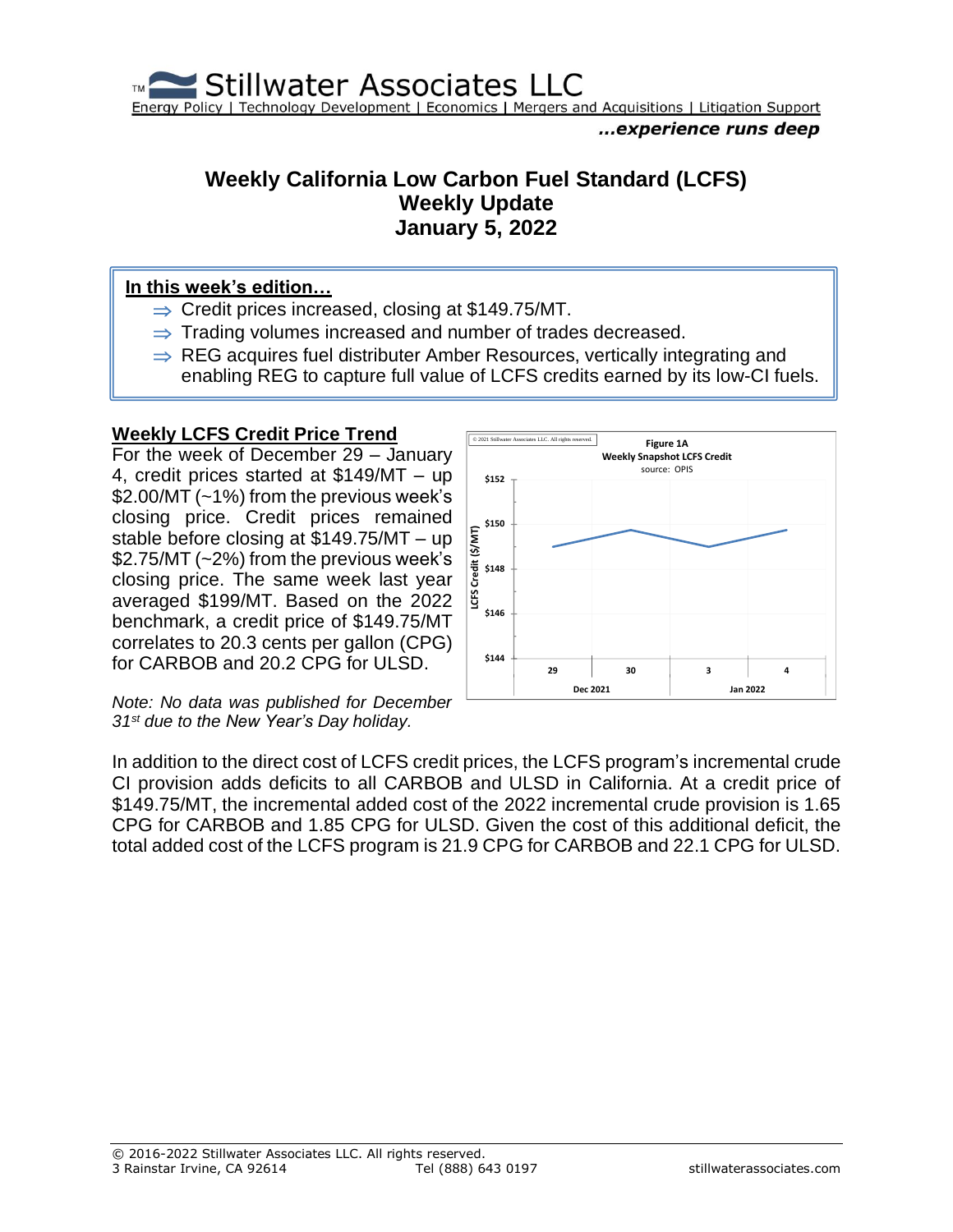California LCFS Newsletter – Weekly Analysis

### **Long-Term LCFS Credit Price Trends**

For 2021, LCFS credit prices averaged \$178/MT, reaching an annual high of \$201/MT on January 22<sup>nd</sup> and a low of \$142/MT on November 22<sup>nd</sup>. The year-average price for 2020 was \$200/MT. As of June 1, 2021, the maximum credit price is \$221.67 (up from approximately \$218 for the previous year). Credit price trends for the past two years are displayed in Figure 1 below. Note the increased per-gallon costs added to CARBOB and Diesel in the first week of 2022 due to the increase in the CI reduction standard from 8.75% to 10% on January 1.

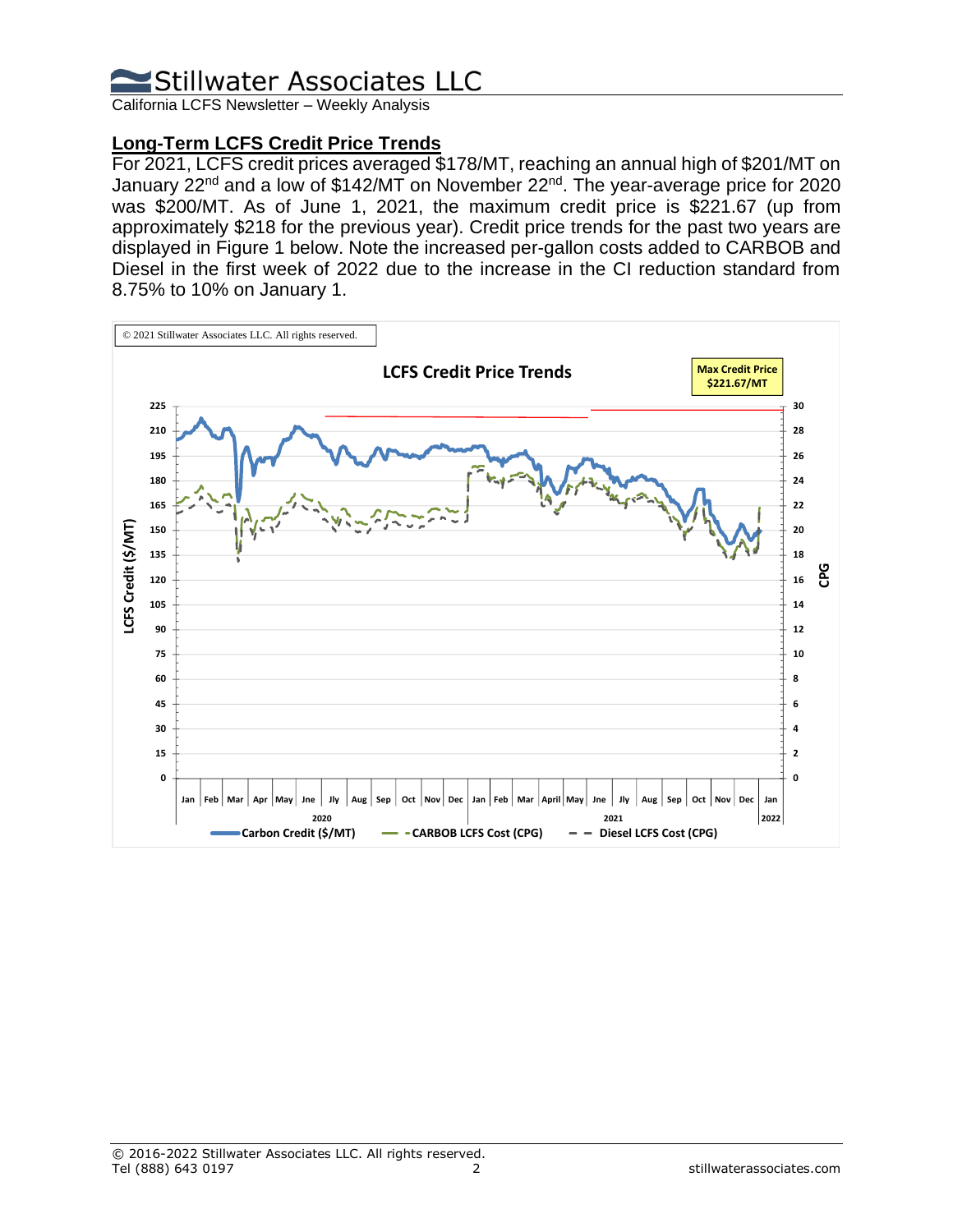California LCFS Newsletter – Weekly Analysis

### **LCFS Annual Credit Price Trends – Daily vs. Moving Averages**

The figure below shows daily OPIS prices along with 30- and 180-calendar-day moving averages. Moving averages are widely used technical indicators that smooth out price trends by filtering out "noise" from random short-term price fluctuations, providing a clearer view of the direction prices are trending. They are used by traders and investors for the "technical analysis" of financial data such as stocks or commodities prices or trading volumes to inform decisions of when to buy or sell stocks or commodities. In addition to helping identify trends, moving averages are also used to determine support and resistance levels. In an uptrend, the average may act like a floor (support), so the price recovers with an upward movement. In a downtrend, a moving average may provide resistance with the price pausing before dropping again.

As can be seen in the figure below, the market is currently in a down trend with the 180-day moving average continuing downward and acting as a resistance level for higher prices.

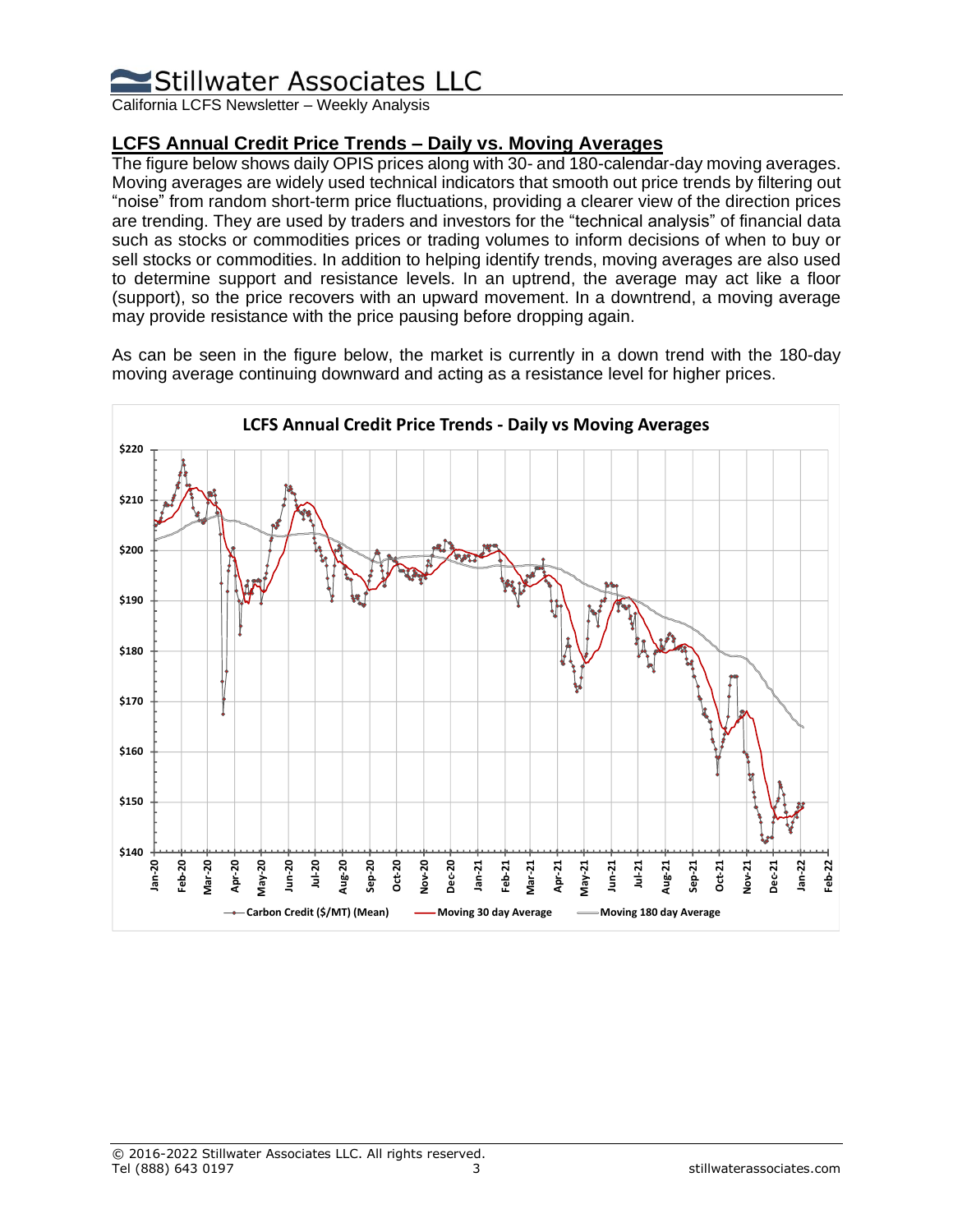California LCFS Newsletter – Weekly Analysis

### **LCFS Trading Trends**

The figure below shows a history of volumes traded and number of deals per day for the past twelve months. The week beginning December 27<sup>th</sup> saw 28 trades totaling 637,073 MT compared to 34 trades totaling 479,807 MT last week.

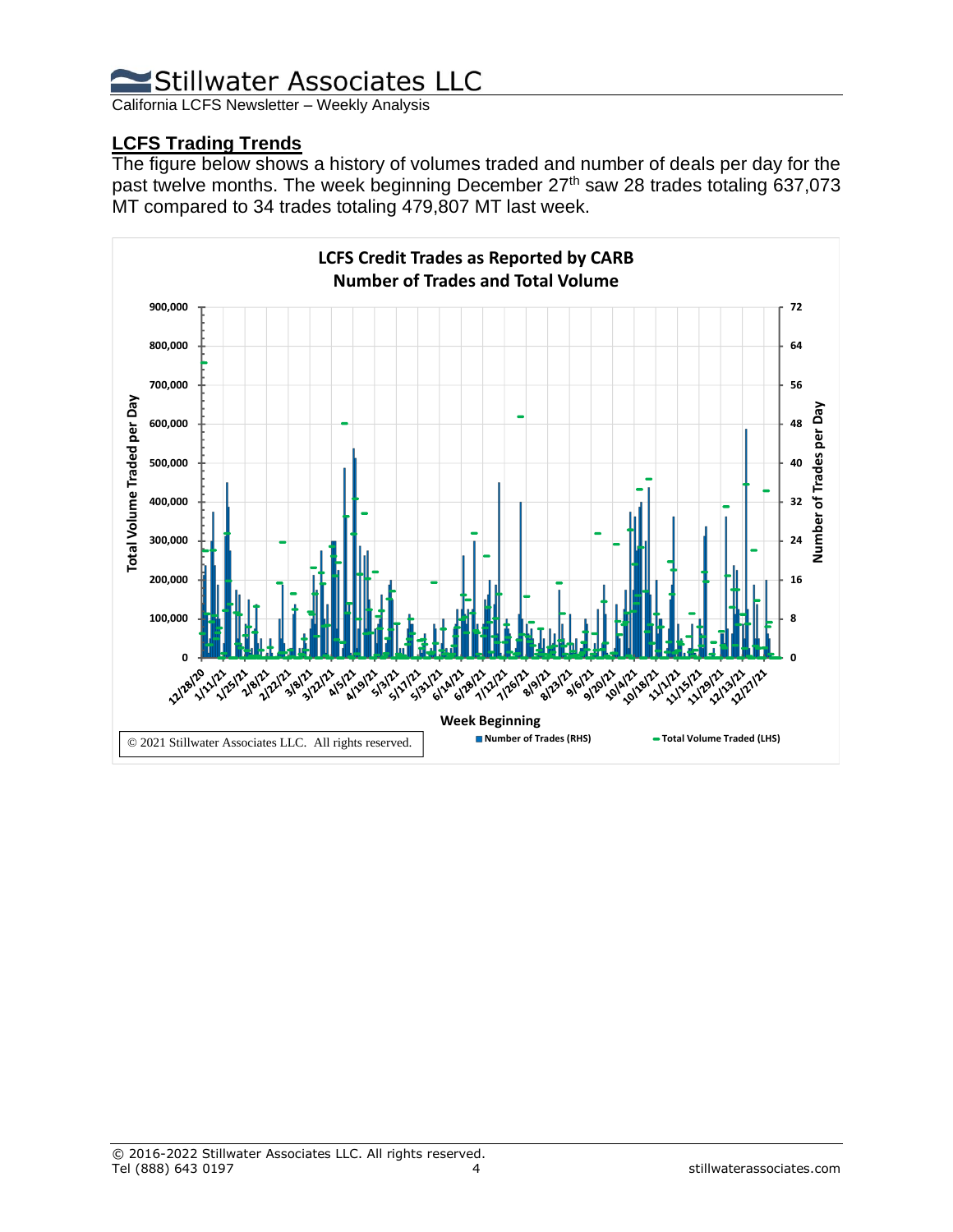California LCFS Newsletter – Weekly Analysis

### **LCFS Trade Price Trends**

The figure below shows the minimum, maximum, and volume-weighted average price traded per day for the past twelve months. The range of prices illustrates that the transactions for some credits have been contracted in prior periods when credit prices were lower, or the credits are discounted for commercial purposes.